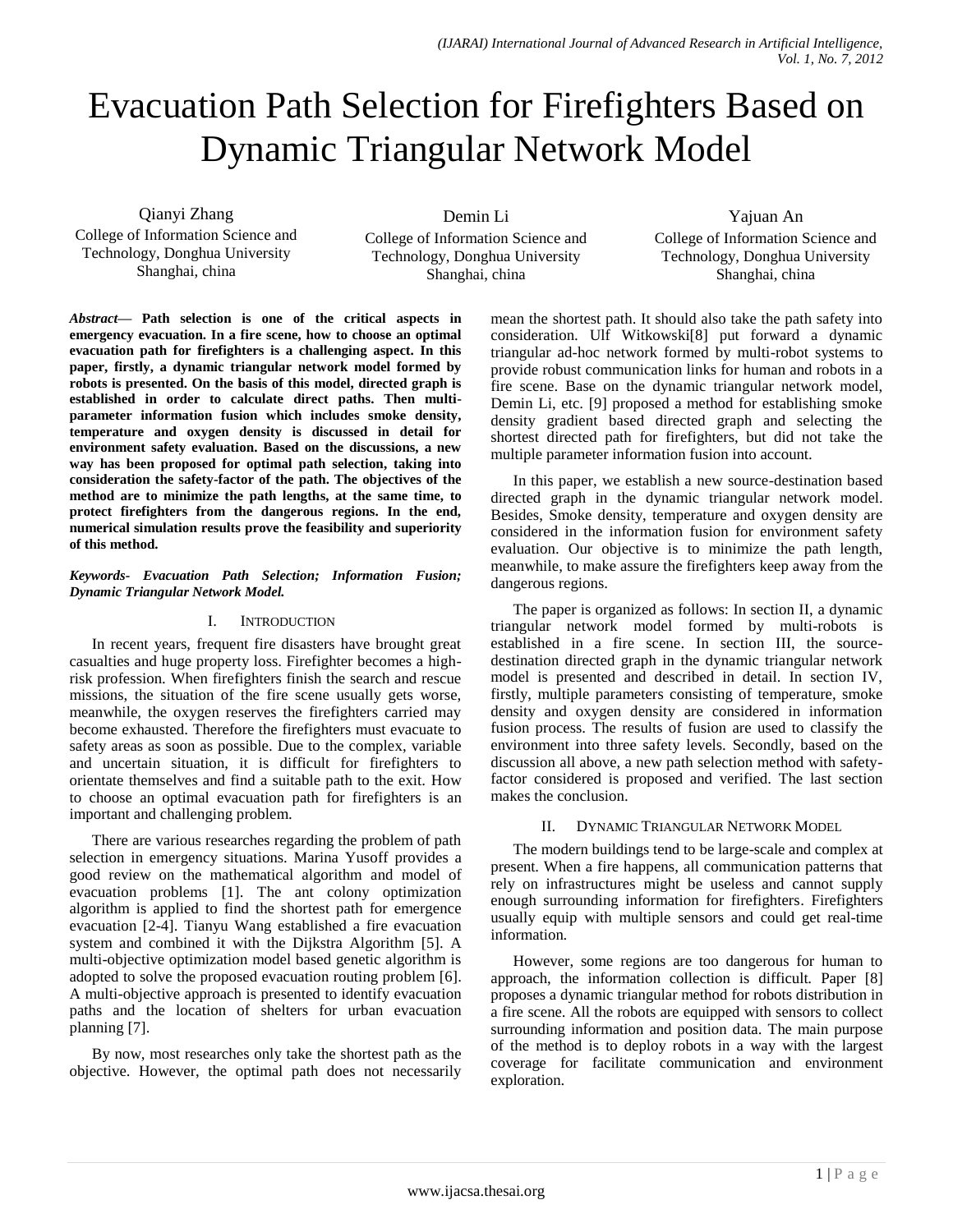

Figure.1. Dynamic triangular network model graph [9]

First of all, an ad-hoc network of robots needs to be built up. Ulf Witkowski provides a dynamic triangular network schema [8], based on this scheme, Demin Li, etc. proposed the dynamic triangular network model [9], it is shown in Figure 1.

The Figure 1 shows an environment covered by the ad-hoc network of robots using dynamic triangular network model. Robots act as the nodes of the network. Robots are represented as circles, marked by English letters. The communication links of the robots are indicated by solid line segments. The thicker solid lines in the figure represent the obstacles. The dynamic triangulation method provides positioning of beacons used as reference points at the vertices of equilateral or nearly equilateral triangles.

Some robots can be placed as beacons at the important position such as entrances, doors, corners and so on. Other robots might be distributed as uniformly as possible in order to gather reliable information about the environment. The robots will form a partition of the environment, separating it in regions, which will represent a triangulation in the absence of obstacles.

As shown in Figure 1, a fire fighter is going to evacuate to the exit. There are obstacles in the building, so it is not safe for him to run directly to the exit. Besides, the smoke and flames are also great threat to him. Since obstacles are surrounded by robots, and every robot could get the information of neighboring environment, it is wise to evacuate along the connection line between the robots. In this way, firefighters could avoid obstacles and high-risk region.

#### III. ESTABLISHING DIRECTED GRAPH BASED ON DYNAMIC TRIANGULAR NETWORK MODEL

To make the optimal path selection, firstly, directed graph in the dynamic triangular network model must be set up, so that all the feasible direct paths could be found out. The sub graph Figure 2 of Figure 1 shows 7 nodes in the network including the exit.

Node Ri is defined as a two dimension coordinate (Xi, Yi). Xi and Yi are horizontal coordinate and vertical coordinate of the node, respectively. Suppose Rj is the neighbor node of Ri, Rs is the source node and Ro is the destination node (exit). We define that:

- (1) If  $|arctan[(Yj-Yi)/(Xj-Xi)]$ - $arctan[(Yo-Ys)/(Xo-Xs)]$  <90°, we could set the direction from Ri to Rj;
- (2) If  $|arctan[(Yj-Yi)/(Xj-Xi)]$ - $arctan[(Yo-Ys)/(Xo-Xs)]$  > 90°, we set the direction from Rj to Ri;
- (3) If  $|arctan[(Yj-Yi)/(Xj-Xi)]$ - $arctan[(Yo-Ys)/(Xo-Xs)]$  = 90°, the direction can be set from the further node(the distance between the node and the exit ) to the nearer node.

In this way we make sure that every movement of the firefighter is getting closer to the exit. According to the principle, we establish all the possible paths from node b to node p. As shown in the figure, Vector Vef is perpendicular to Vbw, but Re is closer to Rw , so the direction should be set from Rf to Re.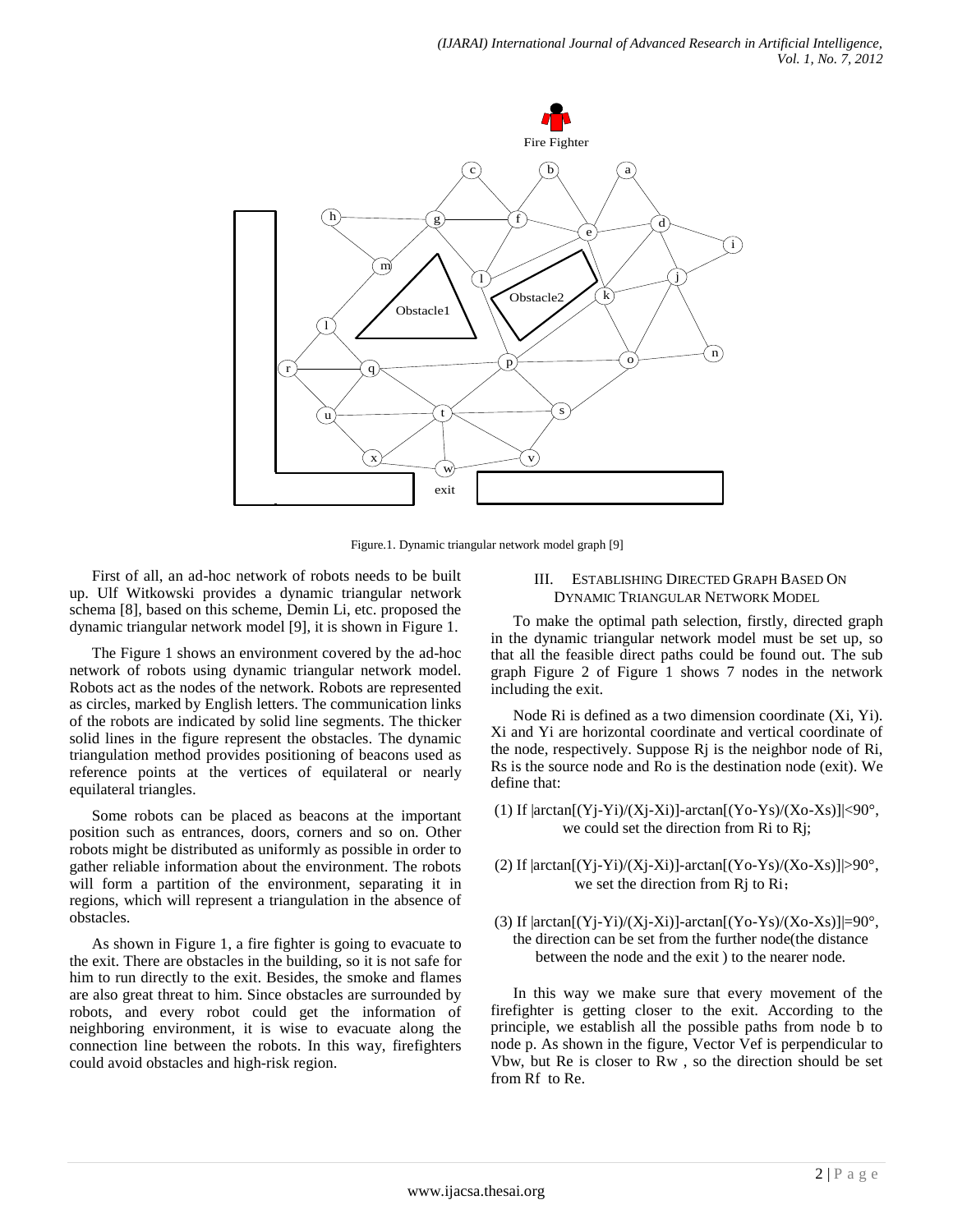

Figure 2. Directed graph from node b to w

.

The directed graph can be converted into a path matrix Cv . If the directed arc is between the ith vertex and the jth vertex, the element of the ith row and jth column  $C$  (i, j) v is Eij= $exp(di)$  (dij is the length of arc between Ri and Rj ); Otherwise it is 0. The path matrix of Fig.2 can be defined as:

$$
V = \begin{bmatrix} b \\ e \\ f \\ k \\ p \end{bmatrix}, \t C_V = \begin{bmatrix} 0 & 0 & 0 & 0 & 0 & 0 \\ E_{be} & 0 & E_{fe} & 0 & 0 & 0 \\ E_{bf} & 0 & 0 & 0 & 0 & 0 \\ 0 & E_{ek} & 0 & 0 & 0 & 0 \\ 0 & E_{el} & E_{fl} & 0 & 0 & 0 \\ 0 & 0 & 0 & E_{kp} & E_{lp} & 0 \end{bmatrix}
$$

$$
C_V^2 = \begin{bmatrix} 0 & 0 & 0 & 0 & 0 & 0 & 0 \\ E_{bf}E_{fe} & 0 & 0 & 0 & 0 & 0 \\ 0 & 0 & 0 & 0 & 0 & 0 & 0 \\ 0 & 0 & 0 & 0 & 0 & 0 & 0 \\ 0 & 0 & 0 & E_{fe}E_{ek} & 0 & 0 & 0 \\ E_{be}E_{ei} + E_{bf}E_{fi} & 0 & E_{fe}E_{el} & 0 & 0 & 0 \\ 0 & E_{ek}E_{kp} + E_{el}E_{lp} & E_{jl}E_{lp} & 0 & 0 & 0 \end{bmatrix}
$$

$$
C^{3}v = \begin{bmatrix}\n0 & 0 & 0 & 0 & 0 & 0 \\
0 & 0 & 0 & 0 & 0 & 0 \\
0 & 0 & 0 & 0 & 0 & 0 \\
E_{bf}E_{bf}E_{e}E_{ek} & 0 & 0 & 0 & 0 \\
E_{bf}E_{bf}E_{e}E_{el} & 0 & 0 & 0 & 0 \\
E_{bf}E_{bf}E_{e}E_{el}E_{lp} + E_{bf}E_{e}E_{el}E_{lp} + E_{bf}E_{bf}E_{el}E_{lp} & 0 & 0 \\
0 & 0 & 0 & 0 & 0 & 0 \\
0 & 0 & 0 & 0 & 0 & 0 \\
0 & 0 & 0 & 0 & 0 & 0 \\
0 & 0 & 0 & 0 & 0 & 0 \\
0 & 0 & 0 & 0 & 0 & 0 \\
0 & 0 & 0 & 0 & 0 & 0 \\
0 & 0 & 0 & 0 & 0 & 0 \\
0 & 0 & 0 & 0 & 0 & 0 \\
0 & 0 & 0 & 0 & 0 & 0 \\
0 & 0 & 0 & 0 & 0 & 0 \\
0 & 0 & 0 & 0 & 0 & 0 \\
0 & 0 & 0 & 0 & 0 & 0 \\
0 & 0 & 0 & 0 & 0 & 0 \\
0 & 0 & 0 & 0 & 0 & 0 \\
0 & 0 & 0 & 0 & 0 & 0 \\
0 & 0 & 0 & 0 & 0 & 0 \\
0 & 0 & 0 & 0 & 0 & 0 \\
0 & 0 & 0 & 0 & 0 & 0\n\end{bmatrix}
$$

If  $C^{r}$ <sub>V</sub> (6,1) =0, we conclude that there is no path from Rb to Rp taking num=r hops; while if  $C^{r}$ <sub>V</sub> (6,1) >0, there is at least one path exist between Rb and Rp with num=r hops. So all the possible paths of Fig.2 can be obtained by the formula as follows:

$$
C^{\sum}{}_{V}(6,1) = \sum_{n=1}^{6} C^{n}{}_{V}(6,1) = E_{be}E_{ek}E_{kp} + E_{be}E_{el}E_{lp} + E_{bf}E_{fl}E_{lp}
$$

$$
+ E_{bf}E_{fe}E_{ek}E_{kp} + E_{bf}E_{fe}E_{el}E_{lp}
$$

$$
(1)
$$

The value of the first factor of equation(1), The value of the first factor of equation(1),<br> $E_{be}E_{ek}E_{kp} = \exp(d_{be} + d_{ek} + d_{kp})$ , fully indicates the length of the path : Rb→Re→Rk→Rp.

So the smallest factor of the formula corresponds to the shortest path. However, the optimal path does not mean the shortest path. It should also take the safety of the path into consideration.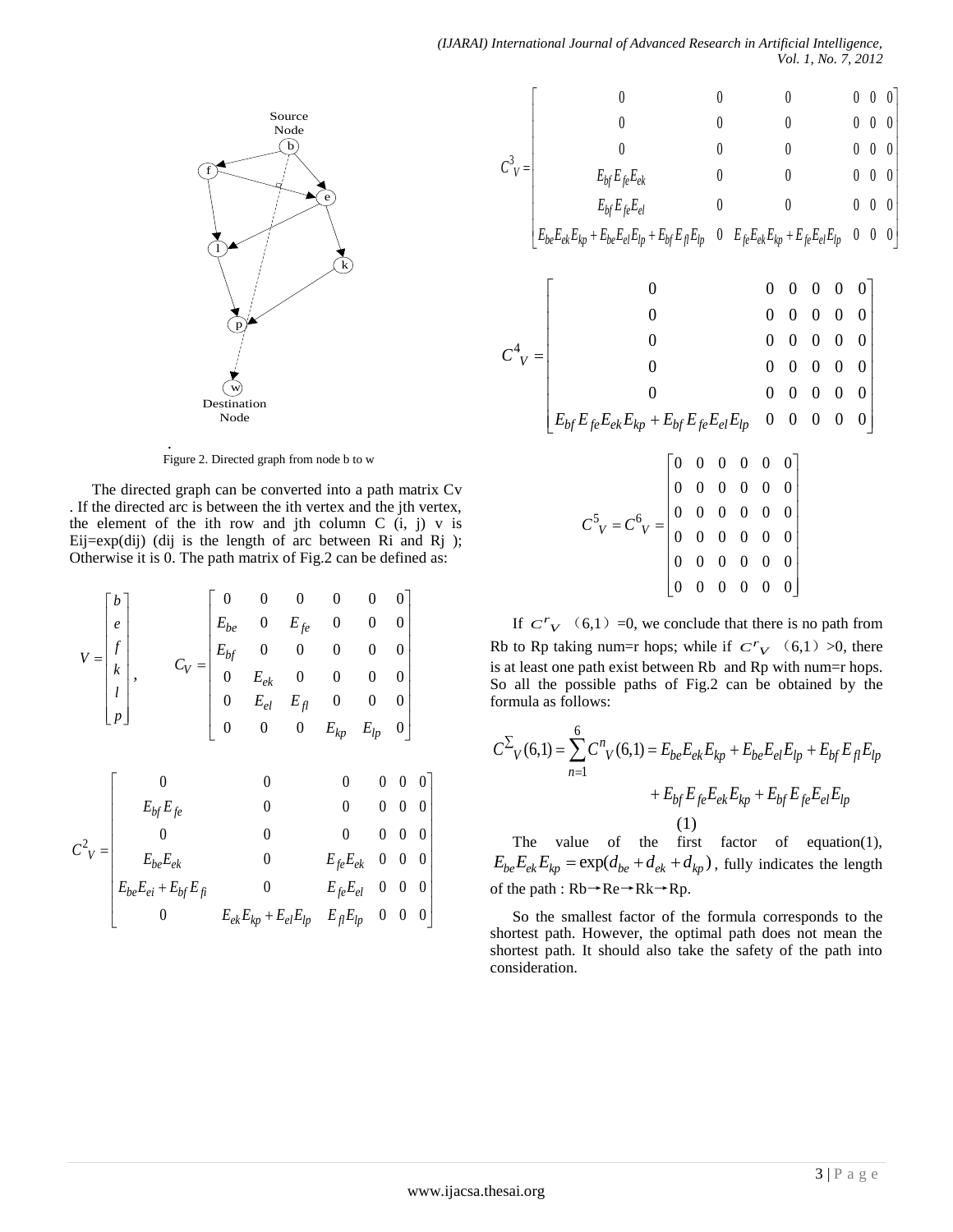#### IV. THE OPTIMAL EVACUATION PATH SELECTION

In fire scenes, there are many factors that may threaten the safety of firefighters, such as high temperature, smoke, poisonous gas and so on. Therefore, environmental situation around the selected path is essential.

Firstly, in section 3, we proposed a method to establish source-destination based directed graph, so that all feasible paths can be found out; Secondly, information fusion is used to evaluate the safety of nodes in each path, the nodes safety level reflects surrounding environment situation; Finally, safety-factor considered optimal path selection method is presented.

#### *A. Evaluation of the environment safety based on D-S evidence theory*

The environment situation of the fire scene is a complex situation with the characteristics of dynamic, nonlinear and uncontrolled. At the same time, due to the inaccuracy of sensor and environmental noise, the information gathered by single sensor may be not reliable and complete. So the multisensor information fusion is very necessary, which is used to increase the data using rate and to advance the information reliability and error tolerance.

Currently, there are several methods of multi-sensor information fusion, such as Bayesian test, Kalman filter, expert system, neural networks, fuzzy sets, D-S evidence theory and so on.

However, there are many shortages which are difficult to overcome in the process of fusion by these methods, the large amount of data calculation limits the application of Bayesian test and Kalman filter, the shortcoming of fuzzy sets is being more sensitive to the object of noise in the fusion process. Compared to this algorithm, D-S evidence theory [10-14] is better than the traditional methods to grasp the unknown and uncertainty of the problems, meanwhile, it does not require the priori probability, resulting in having been widely used in multi-sensor information fusion.

There are many factors that may threaten the safety of firefighters in fire scenes; we choose three most representative parameters to evaluate the environment situation: smoke density, temperature and oxygen density. According to the results of the fusion, environment safety levels are divided into three levels (I, II, III), representing safe, and medium, risky respectively.

The table 1 below shows the each probability of environment situation, it obtained by the expert system [11].

TABLE.I. EACH PROBABILITY OF ENVIRONMENT SITUATION [11]

| Parameter   | Range         | Safe      | Medium    | <b>Risky</b> |
|-------------|---------------|-----------|-----------|--------------|
|             |               | $\rm (I)$ | (II)      | (III)        |
|             | $>= 800$      | 0.2       | 0.1       | 0.7          |
| Temperature | 200 < T < 800 | 0.3       | 0.4       | 0.3          |
|             | $\leq$ 200    | 0.7       | $\rm 0.1$ | 0.2          |

| Smoke   | $>=1000$       | 0.2 | 0.1 | 0.7 |
|---------|----------------|-----|-----|-----|
| Density | 600 < S < 1000 | 0.3 | 0.3 | 0.4 |
|         | $\leq 600$     | 0.7 | 0.1 | 0.2 |
| Oxygen  | $\leq$ = 14%   | 0.2 | 0.1 | 0.7 |
| Density | 14%<02<21%     | 0.3 | 0.4 | 0.3 |
|         | $>=21\%$       | 0.7 | O 1 | 0.2 |

If the information sensor gathered at the certain time is: T=400 $^{\circ}$ c, S=1200ppm, O<sub>2</sub>=10%, Mi means different kinds of sensors, M(i) means different levels of environment situation. The probability distribution is as follow:

TABLE.II. PROBABILITY DISTRIBUTION AT A CERTAIN TIME

| Probability    | M(I) | M(II)     | M(III) |
|----------------|------|-----------|--------|
| M <sub>1</sub> | 0.3  | 0.4       | 0.3    |
| M <sub>2</sub> | 0.2  | $\rm 0.1$ | 0.7    |
| M <sub>3</sub> | 0.2  | 0.1       |        |

We obtain the results of information fusion with the algorithm of D-S evidence theory.  $H(1) = M(1) \oplus M(2)$ ,  $H(2) = M(1) \oplus M(2) \oplus M(3)$ . Papers [13-14] provide a detailed definition and fusion steps of D-S evidence theory. Learning from that, we can obtain the fusion results shown in table III.

TABLE.III. RESULTS OF INFORMATION FUSION

| Probability    | M(I)   | M(II)  | M(III) |
|----------------|--------|--------|--------|
| H1             | 0.2564 | 0.0256 | 0.718  |
| M3             | 0.2    | 0.1    | 0.7    |
| H <sub>2</sub> | 0.0662 | 0.0009 | 0.9329 |

According to all the tables above, the probabilities of level I, II, III are 0.0662 , 0.0009 , 0.9329,  $max{M(I), M(II), M(III)}$  is  $M (III)$ , obviously, the surrounding situation of the path is very dangerous, it warns the firefighters to avoid the high-risk node in the evacuation process. We can obtain environment safety level of each node by information fusion in order to provide for optimal path selection.

#### *B. Safety-factor considered optimal path selection*

Based on the results in section A, environment safety level of each node can be classified into a certain safety level through information fusion.

We assume that green, yellow and red circles represent safe, medium and risky nodes respectively. The directed graph with safety-factor weight is shown in Figure 3 as follows.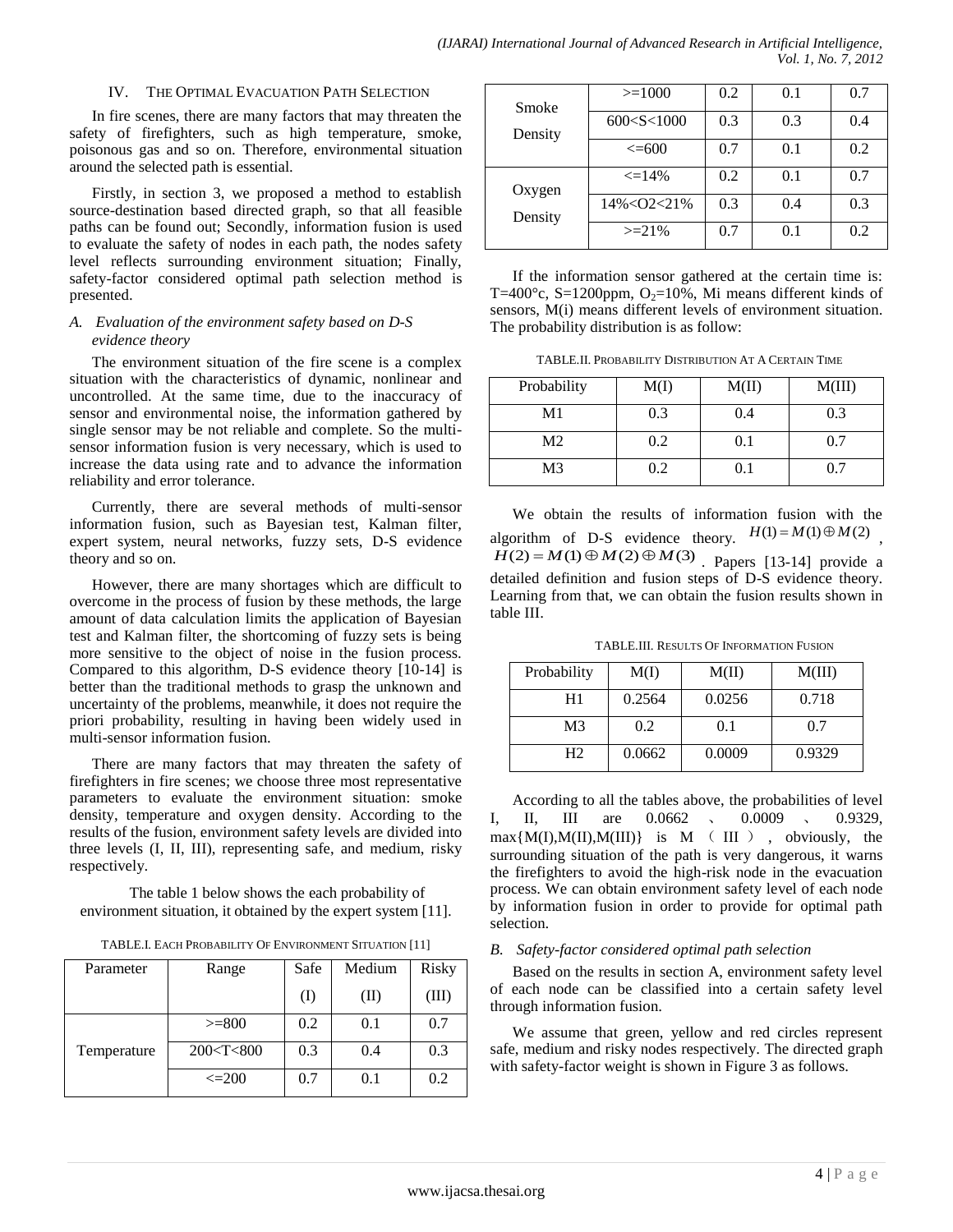

Figure 3. Directed graph with safety-factor weight

The node Ri can be set as a three dimension coordinate (Xi, Yi, αi). αi represents the safety level of the node obtained by information fusion above. αi adjusts the distance between nodes according to the safety level of the destination node. The coefficient αi is larger when the safety level of destination node is higher. The value of αi is assigned as a, 2a, 3a for levelⅠ(safe), II (medium) and III (risky) respectively. So we define:

# Dij  $=$ αi \*dij Eij=exp(Dij), written as  $E_{ij}^{\alpha_i}$ The path matrix evolves as follows:

|                                                                      |  | Figure 3. Directed graph with safety-factor weight                                                                                                                                                                                                                                                                       |                 |  |  |                                                                                                                                                                                                    |                     |
|----------------------------------------------------------------------|--|--------------------------------------------------------------------------------------------------------------------------------------------------------------------------------------------------------------------------------------------------------------------------------------------------------------------------|-----------------|--|--|----------------------------------------------------------------------------------------------------------------------------------------------------------------------------------------------------|---------------------|
|                                                                      |  |                                                                                                                                                                                                                                                                                                                          |                 |  |  | de Ri can be set as a three dimension coordinate                                                                                                                                                   | Arc                 |
|                                                                      |  |                                                                                                                                                                                                                                                                                                                          |                 |  |  | . ai represents the safety level of the node obtained<br>tion fusion above. ai adjusts the distance between                                                                                        | dbe                 |
|                                                                      |  |                                                                                                                                                                                                                                                                                                                          |                 |  |  | ording to the safety level of the destination node.                                                                                                                                                | dbf                 |
|                                                                      |  |                                                                                                                                                                                                                                                                                                                          |                 |  |  | existent ai is larger when the safety level of destination<br>gher. The value of $\alpha i$ is assigned as a, 2a, 3a for                                                                           | dek<br>del          |
|                                                                      |  |                                                                                                                                                                                                                                                                                                                          |                 |  |  | e), II (medium) and III (risky) respectively. So we                                                                                                                                                | dfe                 |
|                                                                      |  |                                                                                                                                                                                                                                                                                                                          | Dij $=$ ai *dij |  |  |                                                                                                                                                                                                    | dfl                 |
|                                                                      |  | Eij=exp(Dij), written as $E_{ij}^{\alpha_i}$                                                                                                                                                                                                                                                                             |                 |  |  |                                                                                                                                                                                                    | dkp                 |
|                                                                      |  | The path matrix evolves as follows:                                                                                                                                                                                                                                                                                      |                 |  |  |                                                                                                                                                                                                    | dlp                 |
|                                                                      |  |                                                                                                                                                                                                                                                                                                                          |                 |  |  |                                                                                                                                                                                                    |                     |
|                                                                      |  |                                                                                                                                                                                                                                                                                                                          |                 |  |  |                                                                                                                                                                                                    | Fror<br>nodes l     |
|                                                                      |  |                                                                                                                                                                                                                                                                                                                          |                 |  |  |                                                                                                                                                                                                    | feasible            |
|                                                                      |  |                                                                                                                                                                                                                                                                                                                          |                 |  |  |                                                                                                                                                                                                    | nodes. 7            |
|                                                                      |  |                                                                                                                                                                                                                                                                                                                          |                 |  |  |                                                                                                                                                                                                    | <b>TABL</b>         |
|                                                                      |  |                                                                                                                                                                                                                                                                                                                          |                 |  |  |                                                                                                                                                                                                    |                     |
|                                                                      |  | $C_V = \begin{bmatrix} 0 & 0 & 0 & 0 & 0 & 0 \\ E_{be}^{\alpha_e} & 0 & E_{fe}^{\alpha_e} & 0 & 0 & 0 \\ E_{bf}^{\alpha_f} & 0 & 0 & 0 & 0 & 0 \\ 0 & E_{ek}^{\alpha_k} & 0 & 0 & 0 & 0 \\ 0 & E_{el}^{\alpha_l} & E_{fl}^{\alpha_l} & 0 & 0 & 0 \\ 0 & 0 & 0 & E_{kp}^{\alpha_p} & E_{lp}^{\alpha_p} & 0 \end{bmatrix}$ |                 |  |  |                                                                                                                                                                                                    |                     |
|                                                                      |  |                                                                                                                                                                                                                                                                                                                          |                 |  |  |                                                                                                                                                                                                    |                     |
|                                                                      |  | factor path collections are as follows:                                                                                                                                                                                                                                                                                  |                 |  |  | ding to formula (1), we can deduce that the safety-                                                                                                                                                |                     |
|                                                                      |  |                                                                                                                                                                                                                                                                                                                          |                 |  |  | ${C^n}_V(6,1) = {E^{\alpha_e}}_{be}{E^{\alpha_k}}_{ek}{E^{\alpha_p}}_{kp} + {E^{\alpha_e}}_{be}{E^{\alpha_l}}_{el}{E^{\alpha_p}}_{lp} + {E^{\alpha_f}}_{bf}{E^{\alpha_l}}_{fb}{E^{\alpha_p}}_{lp}$ | $b-$                |
|                                                                      |  |                                                                                                                                                                                                                                                                                                                          |                 |  |  |                                                                                                                                                                                                    | $b -$               |
|                                                                      |  | $+ E^{\alpha_f}_{\ \ b f} E^{\alpha_e}_{\ \ fe} E^{\alpha_k}_{\ \ e k} E^{\alpha_p}_{\ \ k p} + E^{\alpha_f}_{\ \ b f} E^{\alpha_e}_{\ \ fe} E^{\alpha_l}_{\ \ e l} E^{\alpha_p}_{\ \ l p}$                                                                                                                              |                 |  |  |                                                                                                                                                                                                    | Acc                 |
|                                                                      |  |                                                                                                                                                                                                                                                                                                                          |                 |  |  |                                                                                                                                                                                                    | shortest            |
| ical simulation<br>r to verify the method presented above, we define |  |                                                                                                                                                                                                                                                                                                                          |                 |  |  |                                                                                                                                                                                                    |                     |
|                                                                      |  |                                                                                                                                                                                                                                                                                                                          |                 |  |  | ter of Figure 3 in Table IV & Table V. The safety                                                                                                                                                  | node, it<br>conside |
|                                                                      |  |                                                                                                                                                                                                                                                                                                                          |                 |  |  | ch node have obtained by information fusion has                                                                                                                                                    | one.                |
|                                                                      |  |                                                                                                                                                                                                                                                                                                                          |                 |  |  |                                                                                                                                                                                                    |                     |
|                                                                      |  |                                                                                                                                                                                                                                                                                                                          |                 |  |  |                                                                                                                                                                                                    |                     |

According to formula (1), we can deduce that the safetyfactor path collections are as follows:

$$
C^{\sum}{}_{V}(6,1) = \sum_{n=1}^{6} C^{n}{}_{V}(6,1) = E^{\alpha}{}_{e}{}_{be} E^{\alpha}{}_{e}{}_{k} E^{\alpha}{}_{p}{}_{p} + E^{\alpha}{}_{e}{}_{be} E^{\alpha}{}_{l}{}_{e} E^{\alpha}{}_{p}{}_{p} + E^{\alpha}{}_{f}{}_{b} E^{\alpha}{}_{p}{}_{p}
$$
\n
$$
+ E^{\alpha}{}_{b}{}_{f} E^{\alpha}{}_{e}{}_{e} E^{\alpha}{}_{e}{}_{k} E^{\alpha}{}_{p}{}_{p} + E^{\alpha}{}_{f}{}_{b}{}_{f} E^{\alpha}{}_{e}{}_{f}{}_{e} E^{\alpha}{}_{p}{}_{p}
$$
\n
$$
+ E^{\alpha}{}_{b}{}_{f} E^{\alpha}{}_{e}{}_{e} E^{\alpha}{}_{e}{}_{k} E^{\alpha}{}_{p}{}_{p} + E^{\alpha}{}_{f}{}_{b}{}_{f} E^{\alpha}{}_{e}{}_{f}{}_{e} E^{\alpha}{}_{p}{}_{p}
$$
\n
$$
\underbrace{b \rightarrow f \rightarrow e \rightarrow l \rightarrow l \rightarrow m}_{}
$$

## *C. Numerical simulation*

In order to verify the method presented above, we define the parameter of Figure 3 in Table IV & Table V. The safety level of each node have obtained by information fusion has

|                                   |  |  |  | shown in table IV. Each path length we assumed and the |  |
|-----------------------------------|--|--|--|--------------------------------------------------------|--|
| comparison are listed in Table V. |  |  |  |                                                        |  |

| Node | Safety Level | $\alpha i$ |
|------|--------------|------------|
| h    | Ш            | 3a         |
| e    |              | 2a         |
|      |              | 3a         |
| k    |              | 2a         |
|      |              | a          |
|      |              | a          |

TABLE.V. THE DISTANCE BETWEEN NODES

|                                                                                                                                                                                                                                    |                     |                                                                                                                                                                                           |                       |                |                                                                         |                                                    |                                                                                |                                                             |                     | (IJARAI) International Journal of Advanced Research in Artificial Intelligence,                                                                                                                         |                       |
|------------------------------------------------------------------------------------------------------------------------------------------------------------------------------------------------------------------------------------|---------------------|-------------------------------------------------------------------------------------------------------------------------------------------------------------------------------------------|-----------------------|----------------|-------------------------------------------------------------------------|----------------------------------------------------|--------------------------------------------------------------------------------|-------------------------------------------------------------|---------------------|---------------------------------------------------------------------------------------------------------------------------------------------------------------------------------------------------------|-----------------------|
|                                                                                                                                                                                                                                    |                     |                                                                                                                                                                                           |                       |                |                                                                         |                                                    |                                                                                |                                                             |                     |                                                                                                                                                                                                         | Vol. 1, No. 7, 2012   |
|                                                                                                                                                                                                                                    |                     |                                                                                                                                                                                           |                       |                |                                                                         |                                                    |                                                                                |                                                             |                     | shown in table IV. Each path length we assumed and the                                                                                                                                                  |                       |
|                                                                                                                                                                                                                                    | Source<br>Node      |                                                                                                                                                                                           |                       |                |                                                                         |                                                    |                                                                                | comparison are listed in Table V.                           |                     |                                                                                                                                                                                                         |                       |
|                                                                                                                                                                                                                                    |                     |                                                                                                                                                                                           |                       |                |                                                                         |                                                    |                                                                                |                                                             |                     | TABLE.IV. SAFETY LEVEL OF EACH NODE                                                                                                                                                                     |                       |
|                                                                                                                                                                                                                                    |                     |                                                                                                                                                                                           |                       |                |                                                                         |                                                    |                                                                                | Node<br>h                                                   |                     | <b>Safety Level</b><br>$\mathop{\rm III}$                                                                                                                                                               | $\alpha i$<br>3a      |
|                                                                                                                                                                                                                                    |                     |                                                                                                                                                                                           |                       |                |                                                                         |                                                    |                                                                                | e                                                           |                     | $\mathbf{I}$                                                                                                                                                                                            | 2a                    |
|                                                                                                                                                                                                                                    |                     |                                                                                                                                                                                           |                       |                |                                                                         |                                                    |                                                                                |                                                             |                     | $\mathop{\rm III}$                                                                                                                                                                                      | 3a                    |
|                                                                                                                                                                                                                                    |                     |                                                                                                                                                                                           |                       |                |                                                                         |                                                    |                                                                                |                                                             |                     | $\mathbf{I}$                                                                                                                                                                                            | 2a                    |
|                                                                                                                                                                                                                                    |                     |                                                                                                                                                                                           |                       |                |                                                                         |                                                    |                                                                                |                                                             |                     |                                                                                                                                                                                                         | a                     |
| $\mathbf{p}$                                                                                                                                                                                                                       |                     |                                                                                                                                                                                           |                       |                |                                                                         |                                                    |                                                                                | $\mathbf n$                                                 |                     |                                                                                                                                                                                                         | a                     |
|                                                                                                                                                                                                                                    |                     | Figure 3. Directed graph with safety-factor weight                                                                                                                                        |                       |                |                                                                         |                                                    |                                                                                |                                                             |                     | TABLE.V. THE DISTANCE BETWEEN NODES                                                                                                                                                                     |                       |
|                                                                                                                                                                                                                                    |                     |                                                                                                                                                                                           |                       |                |                                                                         | node Ri can be set as a three dimension coordinate | Arc                                                                            |                                                             | Length/ $m$         | <b>Adjust Arc</b>                                                                                                                                                                                       | length/m              |
| ai). ai represents the safety level of the node obtained                                                                                                                                                                           |                     |                                                                                                                                                                                           |                       |                |                                                                         |                                                    | dbe                                                                            |                                                             | $5\overline{)}$     | Dbe= $\alpha$ e dbe                                                                                                                                                                                     | $2a*5$                |
| mation fusion above. ai adjusts the distance between<br>ccording to the safety level of the destination node.                                                                                                                      |                     |                                                                                                                                                                                           |                       |                |                                                                         |                                                    | dbf                                                                            |                                                             | $5\overline{)}$     | $Dbf = \alpha f dbf$                                                                                                                                                                                    | $3a*5$                |
| fficient ai is larger when the safety level of destination<br>higher. The value of $\alpha i$ is assigned as a, 2a, 3a for                                                                                                         |                     |                                                                                                                                                                                           |                       |                |                                                                         |                                                    | dek<br>$\ensuremath{\mathbf{d}}\ensuremath{\mathbf{e}}\ensuremath{\mathbf{l}}$ |                                                             | $\overline{4}$<br>8 | $Dek = \alpha k$ dek<br>$DeI = \alpha I$ del                                                                                                                                                            | $2a*4$<br>$a*8$       |
| (safe), II (medium) and III (risky) respectively. So we                                                                                                                                                                            |                     |                                                                                                                                                                                           |                       |                |                                                                         |                                                    | dfe                                                                            |                                                             | $\overline{7}$      | $Df$ e= $\alpha$ e dfe                                                                                                                                                                                  | $2a*7$                |
|                                                                                                                                                                                                                                    |                     |                                                                                                                                                                                           | Dij = $\alpha i *dij$ |                |                                                                         |                                                    | dfl                                                                            |                                                             | $5\overline{)}$     | $Df1 = \alpha l df1$                                                                                                                                                                                    | $a*5$                 |
|                                                                                                                                                                                                                                    |                     | Eij=exp(Dij), written as $E_{ii}^{\alpha_i}$                                                                                                                                              |                       |                |                                                                         |                                                    | dkp                                                                            |                                                             | 8                   | $Dkp = \alpha p \, dkp$                                                                                                                                                                                 | $a*8$                 |
|                                                                                                                                                                                                                                    |                     | The path matrix evolves as follows:                                                                                                                                                       |                       |                |                                                                         |                                                    | $d$ l $p$                                                                      |                                                             | 5                   | $Dlp = \alpha p \, \text{dlp}$                                                                                                                                                                          | $a*5$                 |
|                                                                                                                                                                                                                                    | $\theta$            |                                                                                                                                                                                           |                       |                |                                                                         | $\overline{0}$                                     |                                                                                |                                                             |                     | From Table V, we can learn that the distance between                                                                                                                                                    |                       |
|                                                                                                                                                                                                                                    | $E_{be}^{\alpha_e}$ | $\overline{0}$                                                                                                                                                                            | $E^{\alpha_e}_{fe}$   | $\overline{0}$ | $\overline{0}$                                                          | $\theta$                                           |                                                                                |                                                             |                     | nodes have changed after adjustment. The lengths of all<br>feasible paths can be obtained by adding distances between                                                                                   |                       |
|                                                                                                                                                                                                                                    | $E_{bf}^{\alpha}$   | $\overline{0}$                                                                                                                                                                            |                       |                |                                                                         |                                                    |                                                                                |                                                             |                     | nodes. The results are shown in Table VI as follows:                                                                                                                                                    |                       |
| $C_V =$                                                                                                                                                                                                                            | $\boldsymbol{0}$    | $E_{ek}^{\alpha_k}$                                                                                                                                                                       |                       |                | $\Omega$                                                                | $\Omega$                                           |                                                                                |                                                             |                     | TABLE. VI. THE COMPARISON OF PATH LENGTHS BEFORE AND AFTER<br>ADJUSTMENT                                                                                                                                |                       |
|                                                                                                                                                                                                                                    |                     | $E_{el}^{\alpha_{l}}$                                                                                                                                                                     | $E_{fl}^{\alpha_l}$   |                |                                                                         | $\overline{0}$                                     |                                                                                |                                                             |                     | Before                                                                                                                                                                                                  |                       |
|                                                                                                                                                                                                                                    | $\overline{0}$      | $\overline{0}$                                                                                                                                                                            | $\overline{0}$        |                | $\left  E_{kp}^{\alpha_p} - E_{lp}^{\alpha_p} \right  \left. 0 \right $ |                                                    |                                                                                | Path<br>$b \rightarrow e \rightarrow k \rightarrow p$       |                     | Adjust/m<br>17                                                                                                                                                                                          | After adjust/m<br>26a |
|                                                                                                                                                                                                                                    |                     |                                                                                                                                                                                           |                       |                |                                                                         |                                                    |                                                                                | $b \rightarrow e \rightarrow l \rightarrow p$               |                     | 18                                                                                                                                                                                                      | 23a                   |
| cording to formula (1), we can deduce that the safety-                                                                                                                                                                             |                     | factor path collections are as follows:                                                                                                                                                   |                       |                |                                                                         |                                                    |                                                                                | $b \rightarrow f \rightarrow l \rightarrow p$               |                     | 15                                                                                                                                                                                                      | 25a                   |
| $=\sum\limits^{}C^{n}{}_{V}(6, l)=E^{\alpha_{e}}{}_{be}E^{\alpha_{k}}{}_{ek}E^{\alpha_{p}}{}_{kp}+E^{\alpha_{e}}{}_{be}E^{\alpha_{l}}{}_{el}E^{\alpha_{p}}{}_{lp}+E^{\alpha_{f}}{}_{bf}E^{\alpha_{l}}{}_{jl}E^{\alpha_{p}}{}_{lp}$ |                     |                                                                                                                                                                                           |                       |                |                                                                         |                                                    |                                                                                | $b \rightarrow f \rightarrow e \rightarrow k \rightarrow p$ |                     | 24                                                                                                                                                                                                      | 45a                   |
|                                                                                                                                                                                                                                    |                     | $+ E^{\alpha_f}_{\ \ b f} E^{\alpha_e}_{\ \ e} E^{\alpha_k}_{\ \ e k} E^{\alpha_p}_{\ \ k p} + E^{\alpha_f}_{\ \ b f} E^{\alpha_e}_{\ \ e} E^{\alpha_l}_{\ \ e l} E^{\alpha_p}_{\ \ l p}$ |                       |                |                                                                         |                                                    |                                                                                | $b \rightarrow f \rightarrow e \rightarrow l \rightarrow p$ |                     | 25                                                                                                                                                                                                      | 42a                   |
|                                                                                                                                                                                                                                    |                     |                                                                                                                                                                                           |                       |                |                                                                         |                                                    |                                                                                |                                                             |                     | According to Table VI, without safety consideration, the                                                                                                                                                |                       |
| nerical simulation                                                                                                                                                                                                                 |                     |                                                                                                                                                                                           |                       |                |                                                                         |                                                    |                                                                                |                                                             |                     | shortest path is $b \rightarrow f \rightarrow l \rightarrow p$ , considering safety factor, the<br>shortest path changes to $b \rightarrow e \rightarrow l \rightarrow p$ . Noted that f is a high risk |                       |
| rder to verify the method presented above, we define<br>meter of Figure 3 in Table IV & Table V. The safety                                                                                                                        |                     |                                                                                                                                                                                           |                       |                |                                                                         |                                                    |                                                                                |                                                             |                     | node, it is reasonable to avoid it. Therefore the Safety-factor<br>considered optimal path selection method is superior to the old                                                                      |                       |
| each node have obtained by information fusion has                                                                                                                                                                                  |                     |                                                                                                                                                                                           |                       |                |                                                                         |                                                    | one.                                                                           |                                                             |                     |                                                                                                                                                                                                         |                       |
|                                                                                                                                                                                                                                    |                     |                                                                                                                                                                                           |                       |                |                                                                         |                                                    |                                                                                |                                                             |                     |                                                                                                                                                                                                         |                       |
|                                                                                                                                                                                                                                    |                     |                                                                                                                                                                                           |                       |                |                                                                         |                                                    |                                                                                |                                                             |                     |                                                                                                                                                                                                         |                       |
|                                                                                                                                                                                                                                    |                     |                                                                                                                                                                                           |                       |                |                                                                         | www.ijacsa.thesai.org                              |                                                                                |                                                             |                     |                                                                                                                                                                                                         | $5 P \text{ a } g e$  |
|                                                                                                                                                                                                                                    |                     |                                                                                                                                                                                           |                       |                |                                                                         |                                                    |                                                                                |                                                             |                     |                                                                                                                                                                                                         |                       |

TABLE.VI. THE COMPARISON OF PATH LENGTHS BEFORE AND AFTER ADJUSTMENT

| Path                                                        | <b>Before</b><br>Adjust/m | After adjust/m |
|-------------------------------------------------------------|---------------------------|----------------|
| $b \rightarrow e \rightarrow k \rightarrow p$               | 17                        | 26a            |
| $b \rightarrow e \rightarrow l \rightarrow p$               | 18                        | 23a            |
| $b \rightarrow f \rightarrow l \rightarrow p$               | 15                        | 25a            |
| $b \rightarrow f \rightarrow e \rightarrow k \rightarrow p$ | 24                        | 45a            |
| $b \rightarrow f \rightarrow e \rightarrow l \rightarrow p$ | 25                        | 42a            |